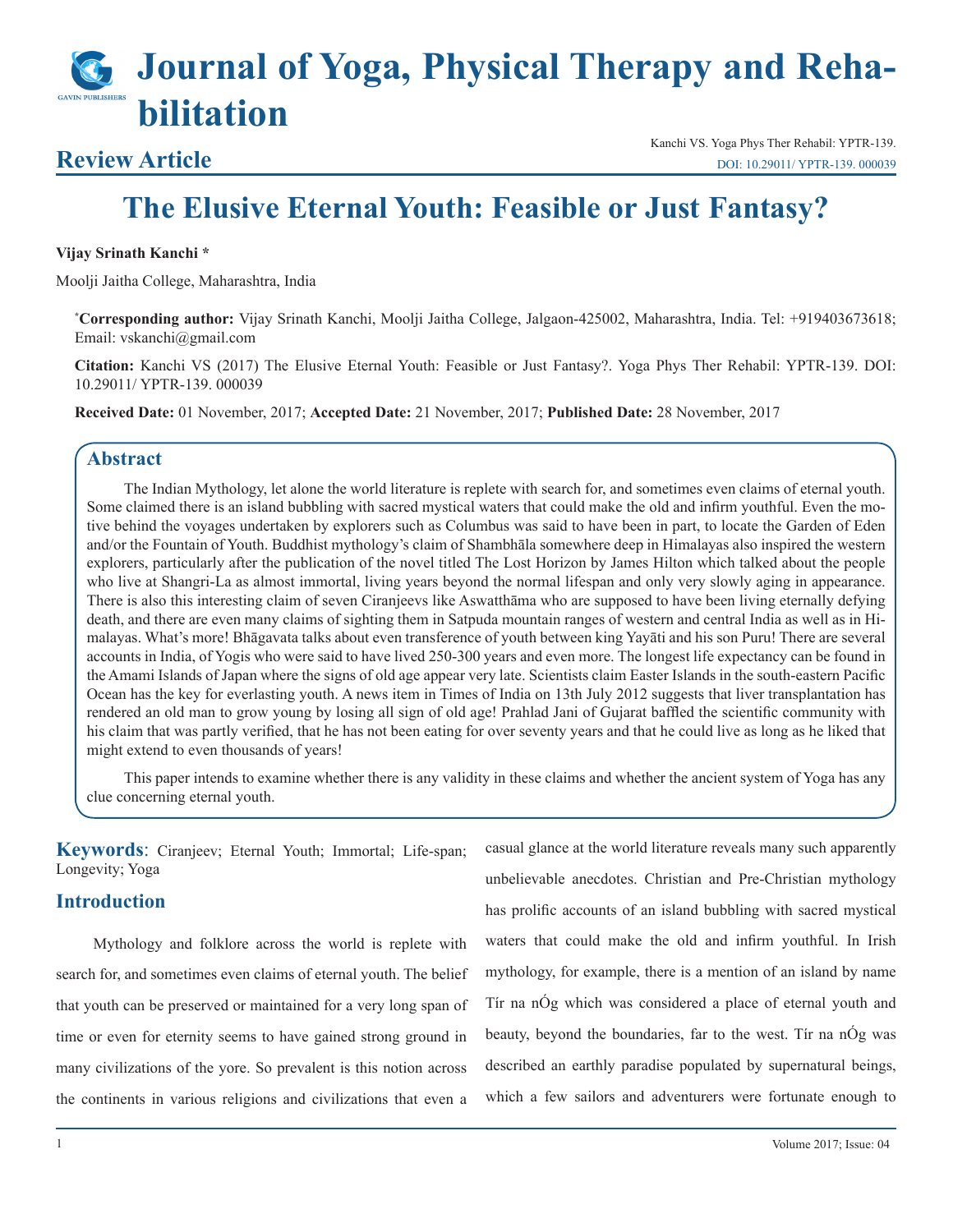happen upon during their journeys. Locating it was not easy; it involved an arduous voyage that culminated into finding it only in case of those who were lucky and destined. Or alternatively, an invitation from one of its fairy residents could grant the 'visa' for entry into that place where sickness and death did not exist. During the Middle Ages, several voyage tales and adventure fables revolved round this utopian island which claimed that several Irish heroes and monks visited it where music, strength, life, and all pleasurable pursuits were abound. Here happiness lasted forever; no one required food or drink [1].

In the similar vein, there is this belief in the Fountain of Youth in Greek and Roman Mythology which is a legendary spring that reputedly restores the youth of anyone who drinks of its waters. The period between the early  $15<sup>th</sup>$  century and early  $17<sup>th</sup>$ century, is known as the Age of Exploration or Age of Discovery during which European ships travelled around the world searching for new trading routes and partners. This Age was also marked by the tales of similar waters among the indigenous peoples of the Caribbean who also believed that a mythical land called Bimini contained waters with restorative powers. Spanish explorer Juan Ponce de León, who became the first Governor of Puerto Rico was said to have involved in the search for the Fountain of Youth and in 1513, finally reached what is now known Florida. Since then, the fountain has been frequently associated with Florida in St. Augustine [2].

Tales of such a fountain have been recounted across the world for thousands of years, appearing in writings by Herodotus, the Alexander romance, and the stories of Prester John. Andes mountains of South America which saw the flourishing of Maya, Aztec and Inca empires bore witness to several accounts of magical islands and waters. During the Inca regime the Sun Island,

on the Bolivian side of Lake Titicaca was famed as a magical island. These ancient cultures had much in common with the Vedic tradition of India, even though they were separated by thousands of kilometres. According to the Andes cultures mythology, the Sun God Viracocha (Vedic culture calls the Sun God Virocana) sent his son and daughter to earth, to found the Inca Empire. By tasting the waters of the Sacred Fountain in the Sun Island, one is believed to be granted with eternal youth and happiness. According to the Indian Mythology the Sun God also bore a son and a daughter by the name Yama and Yamuna, Yamuna being a sacred river of India, next only to the sacred Ganges. Interestingly Yama is the god of death and Yamuna is absolver of sin. Sin (pāpa) is the cause of death and old age. He who takes a dip in Yamuna is released from the shackles of demerit.

The Kālacakra Tantra of Vajrayāna Buddhism of Tibet is also believed to have a best kept secret in respect of Shambāla or Shambhāla, a mystical and sacred place somewhere in inner Asia among Mongolia, Tibet, Xinjiang, and Manchu lands. So prevalent is this belief in the native people of these countries that Bon religion, a religion that was in vogue much before the advent of Buddhism in these lands, also has similar testimonies in its literature. This utopian land caught the imagination of people at large, particularly of the western audience when James Hilton published his best seller The Lost Horizon in the early thirties of twentieth century, where he spoke of the land as inhabited by people who are eternally youthful as well as immortal.

India, the bedrock of many civilizations across the globe, has been a land that blended wisdom with mythology. It employed what is known as sandhyā bhāsha or twilight language that expeditiously conveyed the eternal truths and secrets in the form of anecdotes. Some of the popular Indian accounts on the question of eternal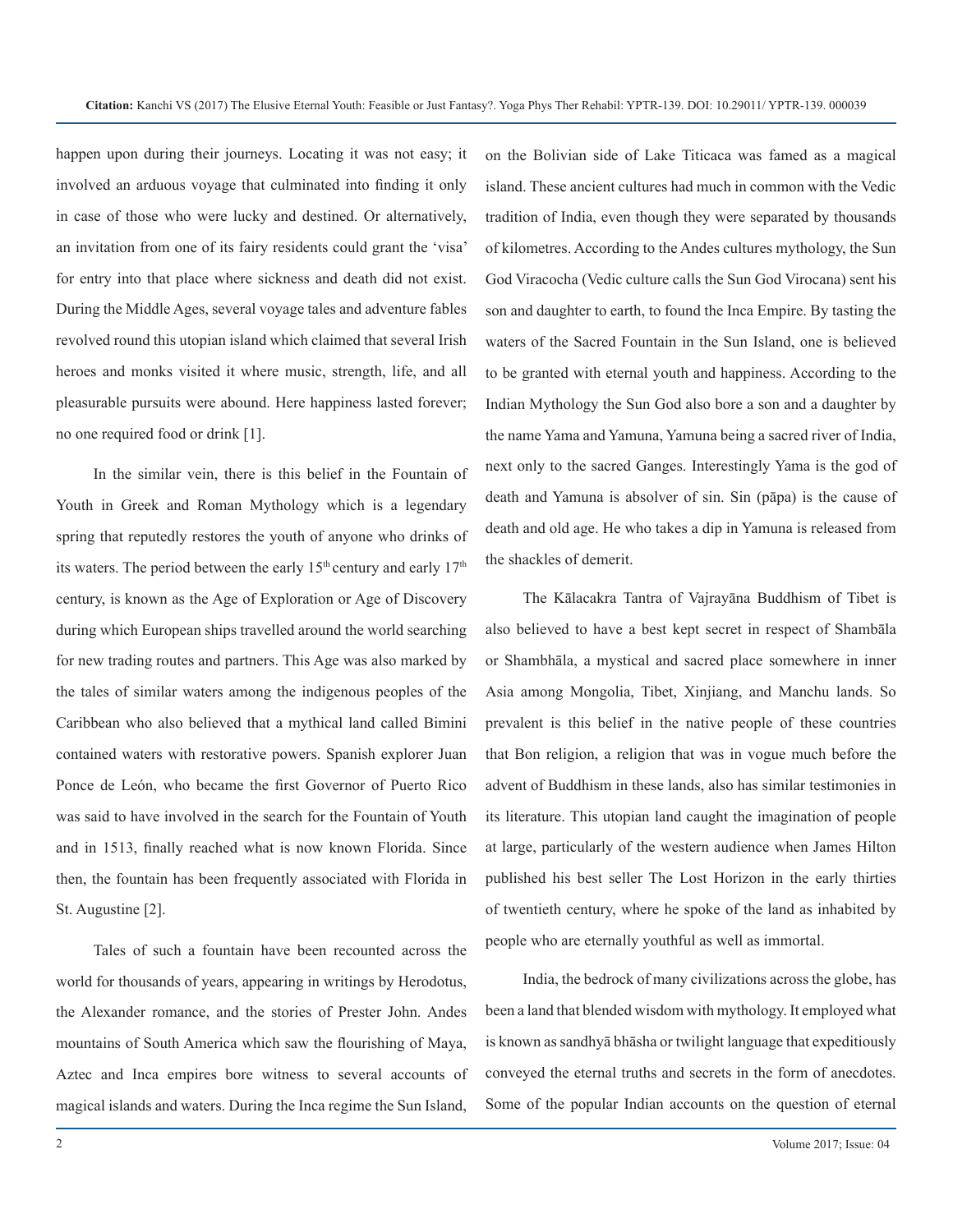youth are so strongly imbued into the psyche of this nation that a large section of populace still believes in the yogis living 'out there in Himālayas' for thousands of years! Purāñas and Itihāsas such as Mahābhārata and Rāmāyaña claim there are seven immortals who are believed to be alive throughout the Kali Yuga until the onset of future Satya Yuga. "Ashwathhāma Balir Vyāso Hanumānas ca Vibhishaña Krupācārya ca Parāşurāmam Saptaitā Ciranjeevanam". There are even many claims of sighting them in Sātpuda mountain ranges of western and central India and in Himalayas. In early twenties of the last century, a group of Sanskrit scholars, some with affiliation to the Theosophical Society of India, like Srinivasa Iyer, Pandit Subbaraya Şāstri, et al. published some interesting works such as Gobhila Samhita and Prañava Vāda of Gārgyāyana in which there is this description of Suddha Dharma Mandalam somewhere deep in Himalayas probably bordering Nepal and Tibet where Siddhas of eminence having conquered old age and death dwell. Mahābhārata describes an interesting anecdote where Bhima was commissioned by Lord Krishna to bring a Himalayan creature to take care of the housekeeping of the Yagña vātika during the Rājasuya Yagña. The description of the place of dwelling of this mysterious creature, which is supposed to be almost immortal, matches with that of the Suddha Dharma Mandalam and purported Shambhāla. Even the Uttaramegha of the much famed Meghadoot of Kalidasa also has a description of similar abode near Kailash Mountain.

Interestingly, bringing a more curious case, Bhāgavata, one of the eighteen principal purāñas, talks about even transference of youth between king Yayāti and his son and records that one could be affected with premature old age (owing to a curse), that fits the medical description of a genetic disorder known by the name Hutchinson-Gilford Progerias Syndrome. There are several

accounts in India, of Yogis such as Trilinga Swami, Babaji, Changdev who were said to have lived 250-300 years or even more!

But are these anecdotes just stories of fantasy? Or are they based on some real accounts? Does Yoga or any such other system contain any such not-well-known secrets that hold the secret of literally extending the life span to such incredible lengths of time? For us to attempt understand the veracity of these accounts and form a justified belief on the truth or falsity of these claims, it is important that we first examine what the recent discoveries as well as ancient Yoga, Siddha and other medical systems have to say in this regard [3].

#### **Discussion**

A recent discovery of an interesting chemical found in the soils of Easter Island has been shown to have the potential to slow down the aging process and extend human lifespan, the Telegraph reported, quoting the scientists. The drug Rapamycin, nicknamed the "forever young" drug, has been shown in experiments to counteract the effects of Hutchinson-Gilford Progerias Syndrome (HGPS) [- a rare genetic disease that causes children to age at a greatly exaggerated rate, dying of "old age" by around 12. Though the exact cause of this premature aging is not completely known, scientists discovered that a protein known by the name Progerin clogs the cells causing them to age prematurely. By purging this protein from the cells this aging process can be thwarted. It is interesting to note that normal aging works in much the same way as HGPS, so now US researchers are expected to look into Rapamycin's ability to stem it, too. Scientists associated with this study are hopeful that even a small activation of this 'debris removal' system would extend the health and life-span of cells and organs of the body [4]. The longest life expectancy can be found in the Amami Islands of Japan where the signs of old age appear very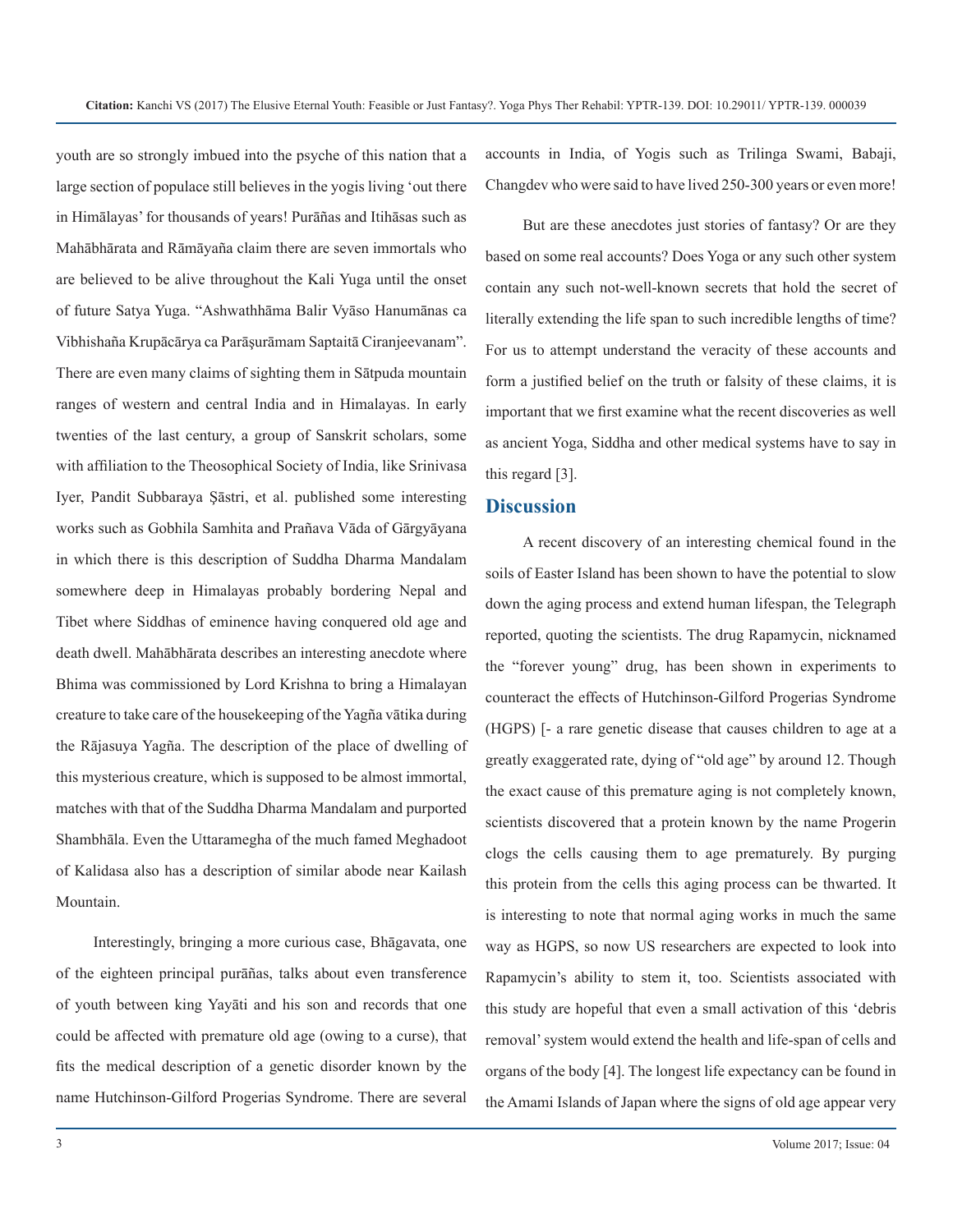late. While the average life expectancy of even the most developed countries and regions is below 90 years, people of these islands are known to surpass 103 years on an average! It is found that their very genetic structure has mutated over the years to allow such significant lifespan to all those inhabitants of these islands.

A news item that appeared recently in newspapers suggests that liver transplantation has caused an old man to grow young by losing all sign of old age! The liver of the young man, who died in an accident, has miraculously reversed aging process of an old recipient of that liver. The recipient's hairs have turned from grey to black, his wrinkles are gone and he is no longer dependent on diabetes drugs. Doctors say that the blackening of hair and renewed energy experienced can be attributed to availability of nutrition to the body as liver functions have normalized.

The above three examples seems to point out that by bringing in certain changes in the cell metabolic activity or by rejuvenating certain vital organs, the aging process could be retarded or even halted. Hence if the ancients happened to chance upon such naturally occurring drug in certain island or had developed a technique through time tested systems like Yoga, Siddha or Ayurveda, medicine it could have been possible to prolong the aging process. Now let us see what ancient texts of Yoga have to say about the technique.

Ancient texts of East claim that anything can be attained with the right administration of yantra, tantra, mantra, mañi or aushadhi. Haţa Yoga Pradipika, the oldest surviving text on haţa yoga claims that by indulging in Gomukha Bhakshanam, Surā Pānam a yogi would conquer death and old age. Written by Swāmi Svātmārāma, a disciple of Swami Gorakhnath this apparent enigma presented in the text which recommends the consumption of tabooed substances, is solved in the next two slokas where Gomukha Bhakshanam and Sura panam are explained. It is stated that there is a triangle shaped bone structure in the inner regions of the human skull which can be reached by the tongue through the cavity behind the uvula. When this region of the brain is titillated by the tip of the tongue which smacks eating the cow head, a unique fluid, probably a neurotransmitter, oozes out and trickles down the tongue, which upon absorption causes the body to rejuvenate. Such a Yogi is stated to stay eternally youthful and never fall prey to death and old age. Human anatomy tells us that a great number of neurotransmitters such as dopamine, serotonin etc., which are most essential to the human survival are secreted by an almond shaped structure in the brain known as Amygdala. Another structure in the brain called pineal gland is thought to be the seat of the soul by many medieval philosophers. Excitation of any of these regions either by mental concentration or by yogic exercises such as the one mentioned above is claimed to release certain amino acid secretions that are the building blocks of proteins, which in turn make up our body organs. The new release of these secretions could probably recreate the cells and tissues of the human body. In the recent times, one saintly figure from Ahmadabad in Gujarat in western India, known by the name Mataji whose original name is Prahlad Jani, baffled the scientific community by his claims that he lived without food and water since 1940, and that the goddess Amba sustains him. He also claims that there is an orifice in his soft palate though which he constantly receives a sticky substance or amrita that sustains his life and also claims this elixir of life would allow him to arrest any further deterioration of his body and if he wishes, he could live in this body for another five thousand years! Rambahadur Bomjan, an eighteen-year-old man from Nepal also shocked the whole world when Discovery channel telecast a video